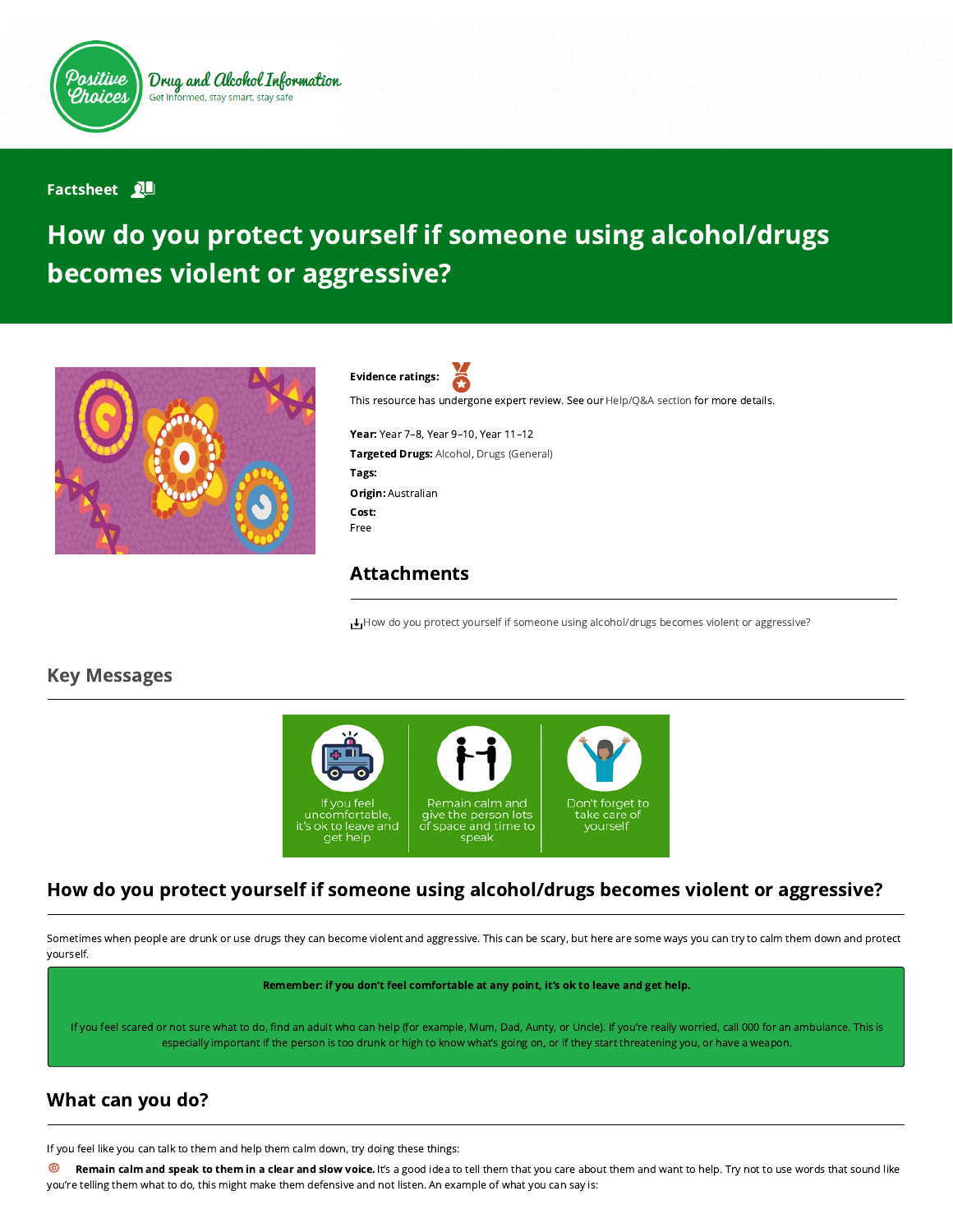

⊛ Ensure your body language is not threatening. For example, have your arms open, palms up, or head lowered.

⊛ Make sure the person has lots of physical space around them. This will prevent them from feeling confined and threatened, as well as stopping them from hurting themselves. This will also help protect you and give you time to move away if you don't feel safe.



ශ Give the person time to think and respond. For example, when they talk, listen to them and let them know you understand their feelings. For example, you could say:



ශ If their behaviour gets worse, try and make the person feel like they're still in control For example, you could say:



#### What about afterwards?

After you've gone through a violent or aggressive incident, you might be feeling a lot of emotions. You might feel anger, shock, sadness and worry. That's why it's important to take care of yourself after something like this happens. Yarning about what has happened can make you feel better and help you know what to do next. You could talk with your family members, an Aunty or Uncle, an Aboriginal Health Worker, or someone you trust.

> **YOUTH WORKER AU GP SCHOOL COUNSELLOR BROTHER UNCLE COUSIN** ABORIGINAL HEALTH WORKER **TEACHER PARENT ELDER SISTER SCHOOL NURSE**

> > Lots of people are here to support you!